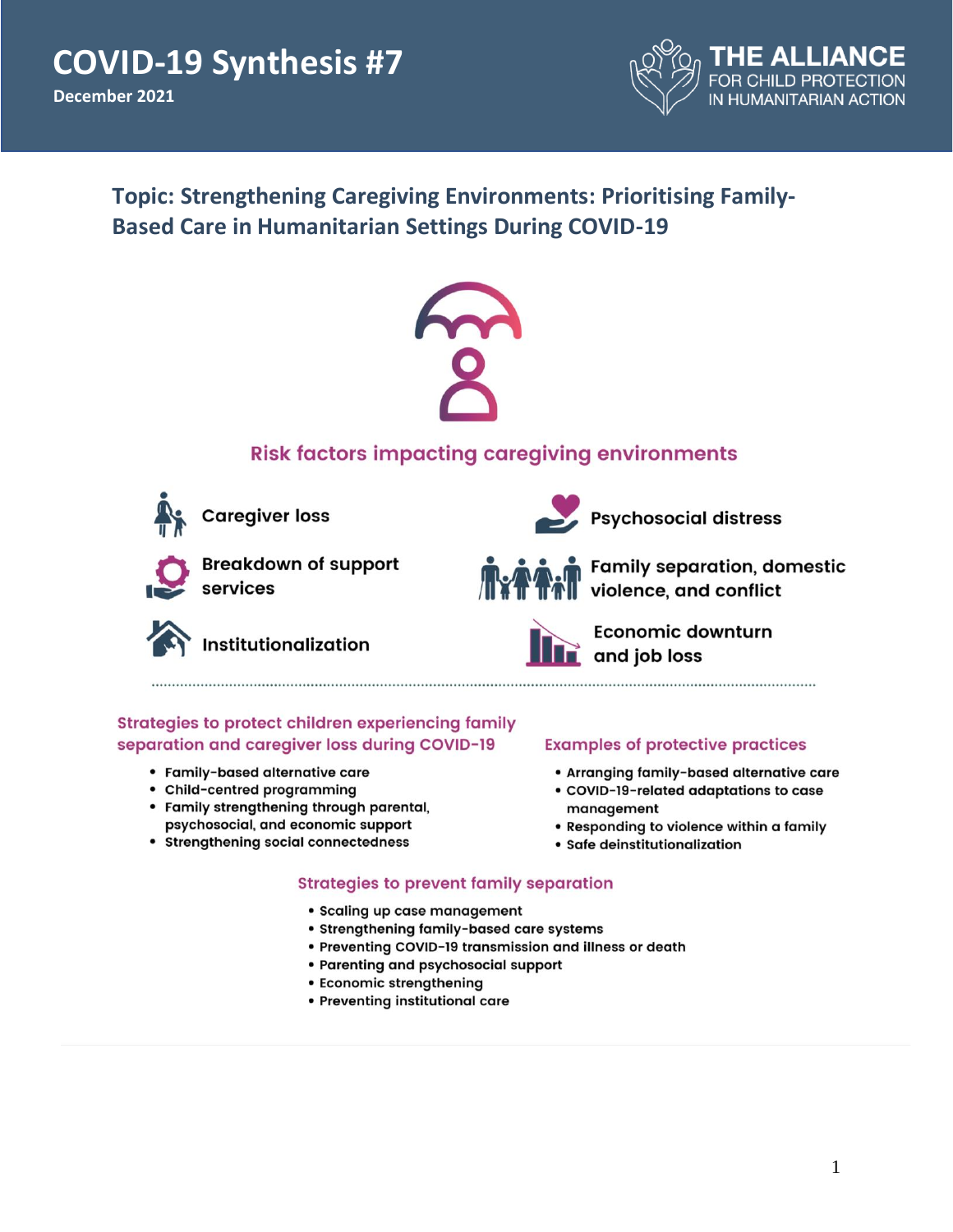## <span id="page-1-0"></span>**Introduction**

COVID-19 and the public health measures to contain it are threatening caregiving environments. Children are at risk of separation from their families due to COVID-19 related illness, and death of a parent or a caregiver. They are also at risk of separation as a result of secondary impacts of the pandemic, such as job loss, school closures, restrictions to movement, and social isolation. The secondary impacts emanating from the pandemic can exacerbate protection risks, such as domestic abuse, family conflicts, rising poverty, and family stress. These, in turn, can lead to family separation and/or violence. In humanitarian settings, COVID-19 is not an isolated emergency; it is occurring alongside other stressors such as conflict and displacement that, taken together, threaten to weaken children's caregiving environments. These compounding crises underscore the importance of strengthening child protection systems across multiple contexts to be able to prevent and respond to protection risks.

Research into the impact of the pandemic on children's caregiving environments is still at a nascent stage. However, recent research into the number of children who are experiencing the death of a parent or grandparent caregiver due to the virus offers a grim picture, with numbers continuing to increase [\(Hillis et al., 2021a;](https://www.thelancet.com/journals/lancet/article/PIIS0140-6736(21)01253-8/fulltext) [Hillis et al., 2021b;](https://pediatrics.aappublications.org/content/early/2021/10/06/peds.2021-053760) [CDC et al., 2021\)](https://www.cdc.gov/coronavirus/2019-ncov/downloads/community/orphanhood-report.pdf). As such, children who experience family separation as a result of COVID-19 will likely experience shifts in caregiving arrangements; other family members, relatives, and communities are likely to take the lead in ensuring ongoing kinship and foster care. In these cases, it is important for a member of the social service workforce with relevant case management training to monitor whether such arrangements are made, their suitability, and arrange for financial or material support where needed. Some children require case management support to arrange an appropriate placement within the child's kinship network or in foster care, and to ensure that the child's well-being is monitored. Children with disabilities, young or single parents with children, children living in poverty, stateless children, refugee children, children in IDP camps, and children on the move are particularly vulnerable to experiencing fragile care environments and being left behind in ensuring appropriate care [\(Better Care Network and UNICEF, 2020\)](https://bettercarenetwork.org/sites/default/files/2020-12/UNICEF_Better_care_network_1222_DIGITAL.pdf).

The disruptive impact of an infectious disease outbreak on caregiving environments is not new. These types of effects have been well documented during the HIV/AIDS pandemic and Ebola outbreaks that have occurred this century [\(CDC et al., 2021\)](https://www.cdc.gov/coronavirus/2019-ncov/downloads/community/orphanhood-report.pdf). However, understanding the risks and responses to children's caregiving environment during COVID-19 remains limited. This is especially the case in humanitarian settings. This brief, therefore, aims to report what is known so far during the pandemic. The brief focuses on strategies to strengthen the caregiving environment through family- and community-based approaches. It also offers a series of case studies from various humanitarian and emergency contexts.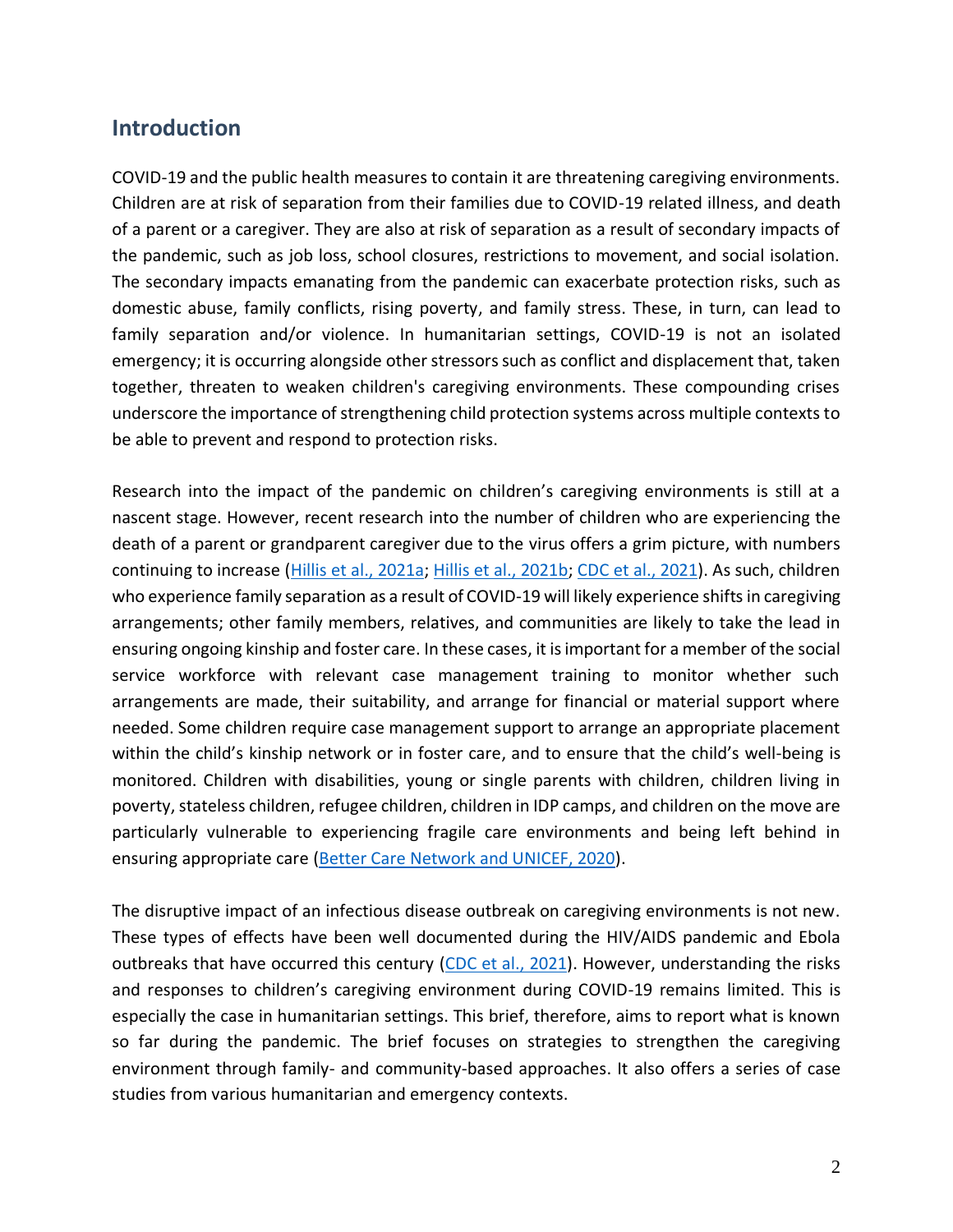# **Emerging findings**

#### **A. Risks and protective factors impacting the caregiving environment during COVID-19**

The socio-ecological framework can be used to structure considerations of risk and protective factors in caregiving environments (i.e., at levels of the child with differential impacts on the child on the basis of socio-economic status, age, disability, and gender; immediate and extended family; community, such as humanitarian services; socio-cultural norms; and society, such as relevant governmental bodies). There are potentially interrelated risks and protective and preventative factors at each level that a case manager or social service worker needs to consider and assess when developing an intervention plan. Responses and prevention strategies must be cross-cutting and take into account each level of the model.



1. The Alkiance for Child Protection in Humanitarian Action. (2021). Why Identifying Risk and Protective Factors is a Critical Step in Prevention Programming: Implications for Child Protection in Humanitarian Action.<br>2. Da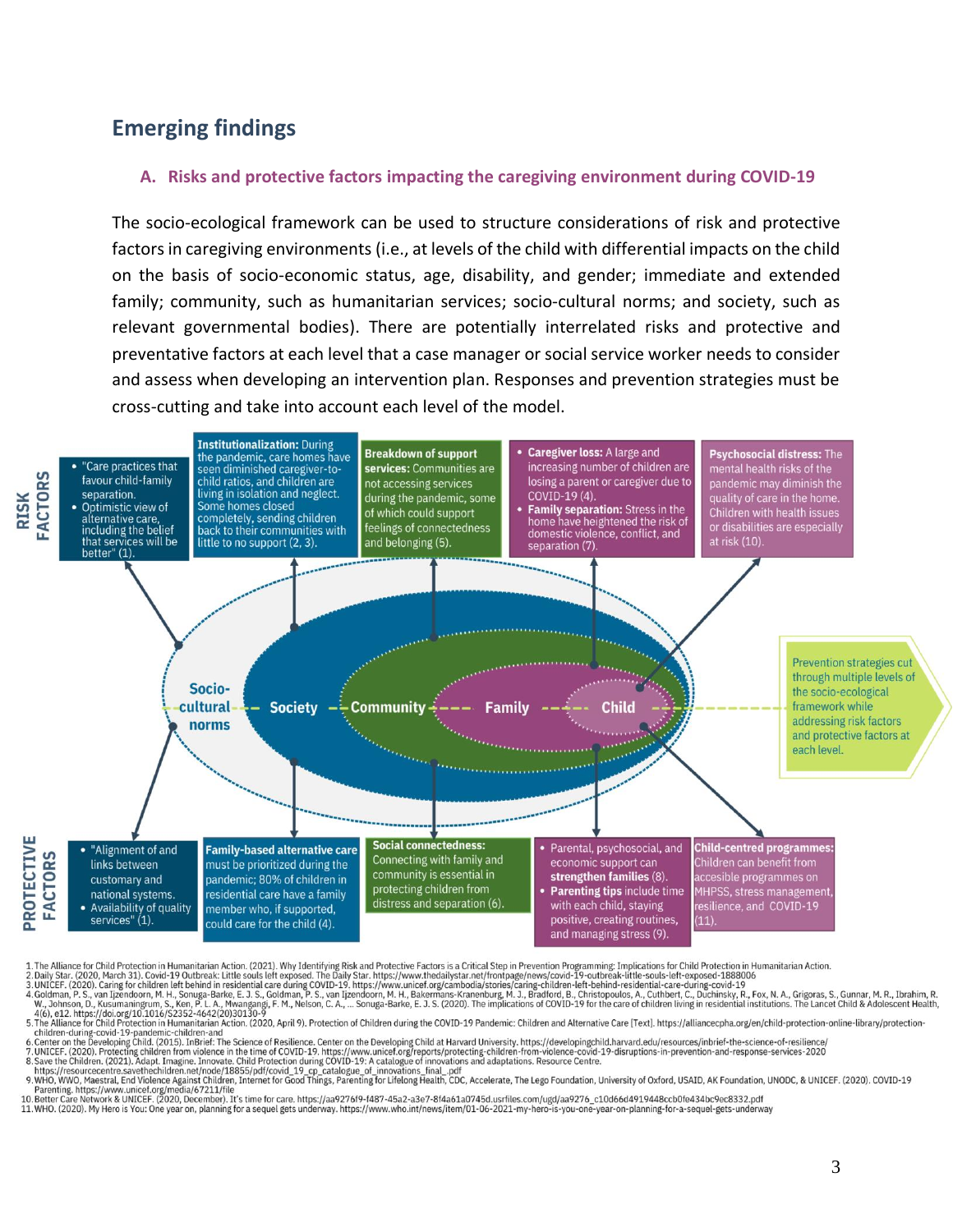#### **B. Examples of protective practices during COVID-19**

The socio-ecological framework above describes protective factors recommended by child protection guidelines and actors during the COVID-19 pandemic. From these recommendations, the following protective practices and responses have emerged during the pandemic. The descriptions of each example reference guidelines that inform practice. The activities summarised below cut across the society, community, and family levels to strengthen children's caregiving environments.

| <b>PROTECTIVE PRACTICES</b>                                                |                                                                                                                                                                                                                                                                                                                                                                                                                                                                                                                                                                                                                                                                                                                                                                                                                                                                                      |  |  |  |
|----------------------------------------------------------------------------|--------------------------------------------------------------------------------------------------------------------------------------------------------------------------------------------------------------------------------------------------------------------------------------------------------------------------------------------------------------------------------------------------------------------------------------------------------------------------------------------------------------------------------------------------------------------------------------------------------------------------------------------------------------------------------------------------------------------------------------------------------------------------------------------------------------------------------------------------------------------------------------|--|--|--|
| <b>ARRANGING FAMILY-</b><br><b>BASED ALTERNATIVE</b><br><b>CARE</b>        | Prioritising family-based alternative care enables children to live in family care rather than in an<br>institution. This includes children on the move and also children with disabilities. Globally, 1 in<br>10 children lives in kinship care that is "with extended family or with close friends of the family<br>known to the child" (Family for Every Child, 2019; United Nations, 2010). Most often, kinship<br>care is informal, but it can also be done with formal government oversight. Children are more<br>often placed with grandparents than with other relatives (Family for Every Child, 2019).<br>Arranging a kinship placement in a humanitarian setting requires tracing an adult family<br>member or relative who will commit to caring for a child, preferably in the child's own<br>community, and who has the capacity to do so, with support, if necessary. |  |  |  |
|                                                                            | In keeping with guidance developed during the pandemic, kinship care is the first placement<br>option to explore, but should be implemented based on an assessment. Planning care may<br>include identifying a suitable relative or family friend by asking the child or the child's caregiver,<br>screening the people and placement setting, providing such training and support to the<br>caregiver before placement (Iraq Child Protection Sub-Cluster, 2020; Save the Children, 2020<br>(Chapter 8); Family for Every Child, 2020), and arranging to monitor the child's well-being.<br>Where no suitable kinship placement is possible, a structured foster placement should be<br>considered.                                                                                                                                                                                 |  |  |  |
|                                                                            | In the Gambela region of western Ethiopia, UNHCR and community partners have alternative<br>care systems that first identify unaccompanied and separated refugee children to reunify them<br>with relatives or place them into community-based foster care (UNHCR, 2015). During COVID-<br>19, foster parents in the Pugnido refugee camp in Gambela region received parenting support<br>through Bethany Christian Services to curb the impacts of the pandemic on children's well-<br>being (Case Study 5).                                                                                                                                                                                                                                                                                                                                                                        |  |  |  |
|                                                                            | A major consideration is whether a parent is receiving medical care and may recover or if the<br>placement is intended to be permanent. Some guidance notes consider that kinship care and<br>foster care may be complex because of stigma and discrimination that often impacts the child if<br>they lose a parent to COVID-19 (Iraq Child Protection Sub-Cluster, 2020). Generally, kinship<br>carers are most often grandparents, but in the COVID-19 pandemic, they have also been among<br>the demographic groups most vulnerable to infection, illness, and death.                                                                                                                                                                                                                                                                                                             |  |  |  |
| <b>COVID-19 RELATED</b><br><b>ADAPTATIONS TO CASE</b><br><b>MANAGEMENT</b> | Case management is required to support a vulnerable family or to place a child in family care,<br>$\bullet$<br>but it has to be carried out with such adaptations as may be necessary during the pandemic. It<br>may have to be constrained by social distancing mandates or public health considerations.<br>Child protection actors have initiated various strategies to adapt their approaches to providing<br>appropriate care and protection services.                                                                                                                                                                                                                                                                                                                                                                                                                          |  |  |  |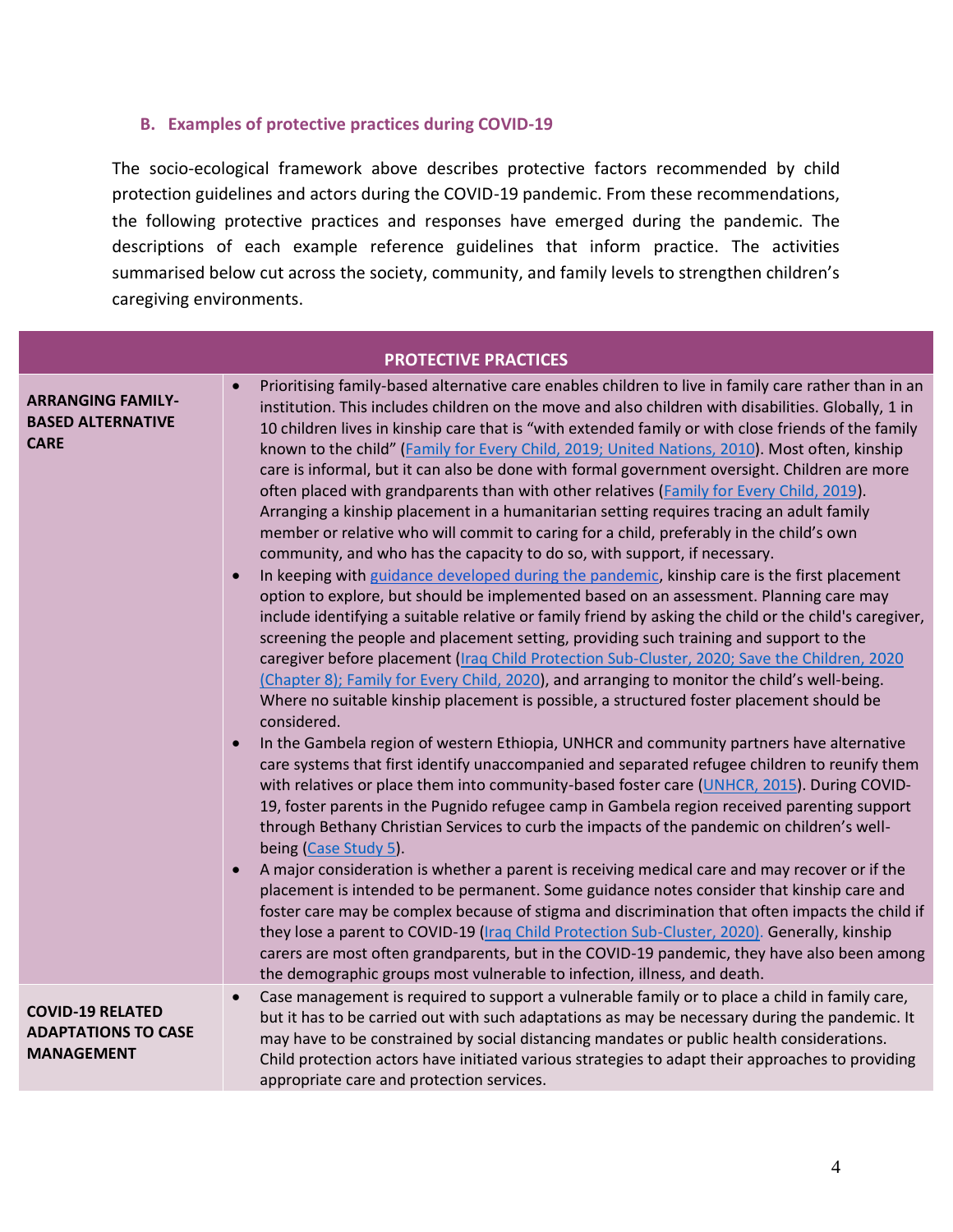|                                                                   | In Cambodia, for example, to increase the capacity of social workers, UNICEF and key NGOs<br>collaborated with the government in adapting their case management guidelines to the context<br>of COVID-19. Social workers were trained online (Case Study 1). The initiative in Cambodia<br>included deploying 20 new social workers in all provinces to respond to child protection<br>concerns due to the pandemic, particularly among migrant families and children in alternative<br>and quarantine facilities (UNICEF, 2020). The social workers in Cambodia were provided specific<br>training on issues that they may need to address due to the impacts of COVID-19, including<br>training on preventing family separation, conducting community outreach, and supporting<br>children to safely leave residential care for family care.                                                                                                                                                                                                                                                                                                                                                                                                                                                                                                                                                                                                                                                                                                                                                                                                                 |
|-------------------------------------------------------------------|----------------------------------------------------------------------------------------------------------------------------------------------------------------------------------------------------------------------------------------------------------------------------------------------------------------------------------------------------------------------------------------------------------------------------------------------------------------------------------------------------------------------------------------------------------------------------------------------------------------------------------------------------------------------------------------------------------------------------------------------------------------------------------------------------------------------------------------------------------------------------------------------------------------------------------------------------------------------------------------------------------------------------------------------------------------------------------------------------------------------------------------------------------------------------------------------------------------------------------------------------------------------------------------------------------------------------------------------------------------------------------------------------------------------------------------------------------------------------------------------------------------------------------------------------------------------------------------------------------------------------------------------------------------|
| <b>RESPONDING TO</b><br><b>VIOLENCE WITHIN A</b><br><b>FAMILY</b> | While more support is needed to mitigate violence in the home, response services significantly<br>diminished due to closures and lockdowns (UNICEF, 2020). As an effective strategy during the<br>pandemic, helplines have provided an opportunity for children to get remote assistance.<br>With the threat of helplines shutting down, an alliance of various organisations named Joining<br>$\bullet$<br>Forces worked in Uganda, India, and the Philippines to establish the availability of Child Abuse<br>Helplines during the pandemic by maintaining them as essential services (Case Study 3;<br>ChildFund et al., 2020).<br>Helplines in India, for example, have seen a 30% increase in calls during the pandemic.<br>$\bullet$<br>Reporting through mobile phones has also been possible in some countries and situations.                                                                                                                                                                                                                                                                                                                                                                                                                                                                                                                                                                                                                                                                                                                                                                                                                         |
| <b>SAFE</b><br><b>DEINSTITUTIONALISATION</b>                      | The pandemic has opened up a unique window of opportunity for deinstitutionalisation of<br>$\bullet$<br>children in residential care; while the rationale for this has been to deconcentrate institutions<br>during an infectious disease outbreak, it also presents a chance for governments and<br>organisations to permanently keep children out of institutions and away from environments<br>that lack adequate stimuli and core elements for health development, which can lead to<br>neglect, abuse, and exploitation that many suffer in them. However, during the pandemic,<br>there have been cases where children have been sent back to their communities too rapidly<br>and without follow-up or support.<br>A study investigating the rapid return of children in institutional care during COVID-19 provides<br>recommendations for governments to cease immediate return mandates without proper<br>planning and support provided to children and families (Wilke, Howard, and Goldman, 2020).<br>NGOs should support safe deinstitutionalisation by engaging with children, families, and<br>agencies such as the Better Care Network and providing case management support (Wilke,<br>Howard, and Goldman, 2020).<br>In Sierra Leone, using the Transitioning Models of Care Assessment Tool, the Child Rescue<br>$\bullet$<br>Centre (CRC) successfully reunified 40 children with their families over a two-year strategic<br>process by engaging residential staff and children, tracing families and reunifying, and scaling<br>up family-based services (Case Study 2, Better Care Network and Helping Children Worldwide,<br>$2021$ ). |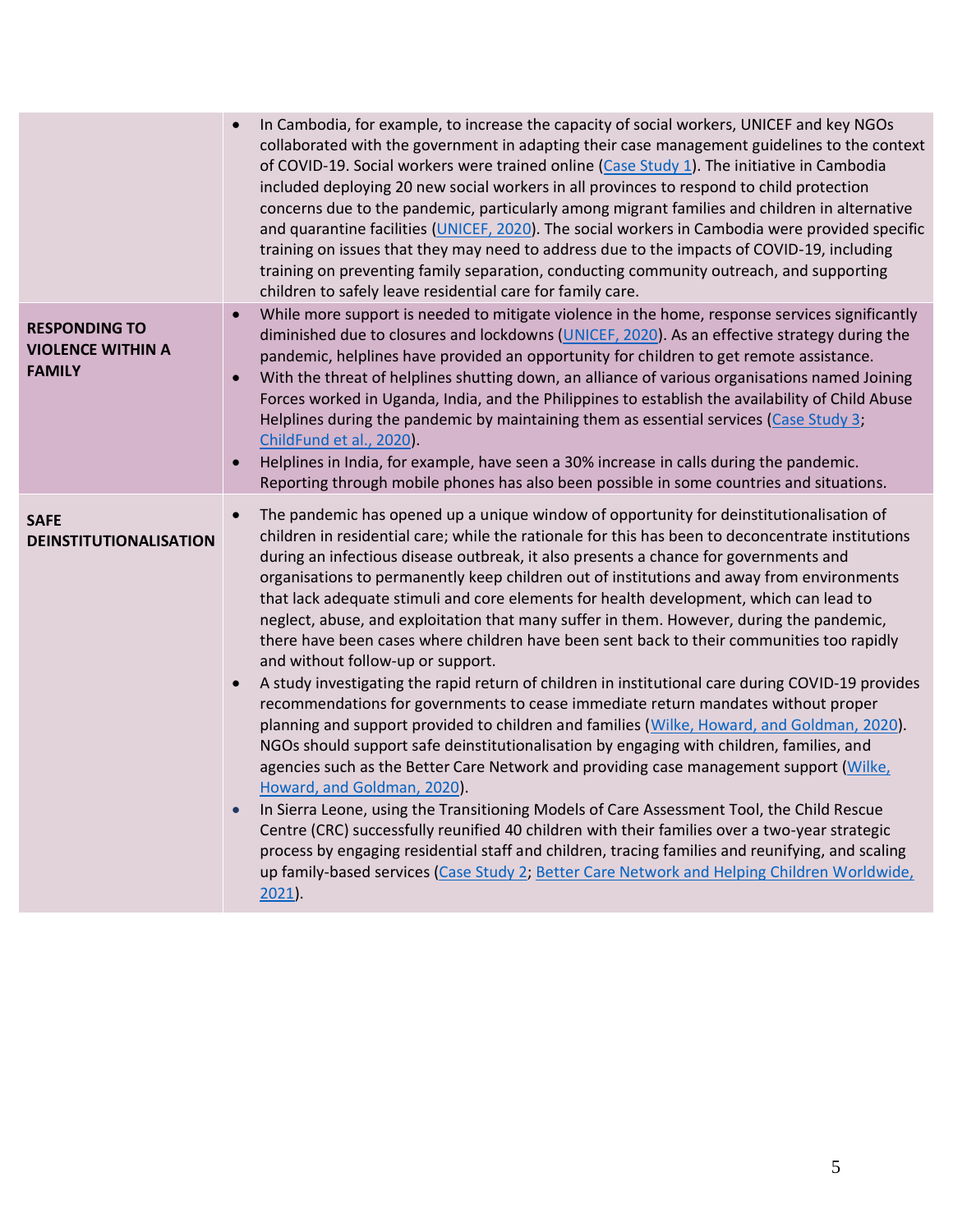### **C. Strategies to prevent family separation during COVID-19**

Preventative strategies can intersect through all levels of the socio-ecological framework (i.e., child, family, community, and society) while seeking to address risk factors and strengthening protective factors at each level. Because preventative strategies are often cross-cutting, many include a particular focus on systems strengthening. The following strategies are recommended in the context of COVID-19 to prevent family separation and caregiver loss due to the pandemic.

| <b>PREVENTION STRATEGIES</b>                                                                            |                                                                                                                                                                                                                                                                                                                                                                                                                                                                                                                                                                                                                                                                                                                                                                                                                                                                                                                                                                                                                                                                                                                                                                                 |  |  |  |
|---------------------------------------------------------------------------------------------------------|---------------------------------------------------------------------------------------------------------------------------------------------------------------------------------------------------------------------------------------------------------------------------------------------------------------------------------------------------------------------------------------------------------------------------------------------------------------------------------------------------------------------------------------------------------------------------------------------------------------------------------------------------------------------------------------------------------------------------------------------------------------------------------------------------------------------------------------------------------------------------------------------------------------------------------------------------------------------------------------------------------------------------------------------------------------------------------------------------------------------------------------------------------------------------------|--|--|--|
| <b>SCALING UP CASE</b><br><b>MANAGEMENT AND</b><br><b>STRENGTHENING</b><br><b>FAMILY-BASED CARE</b>     | Case management: Scaling up case management is important to support caseworkers in assessing<br>children at risk of family separation before the onset of an emerging disaster. The response with<br>case management is often secondary and tertiary prevention. Part of this preventative work<br>would include creating contingency plans, such as plans for the alternative care of children (Better<br>Care Network, Save the Children, The Alliance, UNICEF, 2020). Caseworkers can also support<br>families at risk through parental support and referrals to psychosocial and economic support.<br>Family-based care systems: Family-based care systems may build emergency foster care<br>recruitment strategies to build rosters as part of disaster preparedness. Using a Social Behaviour<br>Change Communication strategy for recruiting foster carers, a group of key child protection and<br>care organisations recommend first understanding the situation, then designing communication<br>strategies for the intended audiences and evaluating the success of the recruitment process<br>(Better Care Network, Save the Children, The Alliance, UNICEF, 2020). |  |  |  |
| <b>PREVENTING COVID-19</b><br><b>TRANSMISSION AND</b><br><b>ILLNESS OR DEATH</b>                        | Preventing COVID-19 related illness and death is essential in this pandemic. Currently, the best<br>way to avoid COVID-19 infection is following mandates of social distancing, wearing a mask, and<br>obtaining COVID-19 vaccinations (CDC et al., 2021). However, COVID-19 vaccinations are not<br>accessible to all. Child protection actors should advocate for the access of vaccines among<br>families in humanitarian settings, as they are at risk of being left behind in this level of response.                                                                                                                                                                                                                                                                                                                                                                                                                                                                                                                                                                                                                                                                      |  |  |  |
| <b>STRENGTHENING FAMILY</b><br><b>CARE THROUGH</b><br><b>PARENTING AND</b><br>PSYCHOSOCIAL SUPPORT      | Parenting and psychosocial support provided to families before and during emergencies can<br>strengthen families and reduce the risk of separation. Resource centres and community services<br>are key sources of such support. In Uganda, social workers within their own communities<br>provided psychosocial support by going door-to-door and engaging families and children,<br>suggesting games and stress busters, providing play materials, and building both the parents' and<br>the children's emotional capacities during COVID-19 (Save the Children, 2021).                                                                                                                                                                                                                                                                                                                                                                                                                                                                                                                                                                                                        |  |  |  |
| <b>STRENGTHENING FAMILY</b><br><b>CARE THROUGH</b><br><b>HOUSEHOLD ECONOMIC</b><br><b>STRENGTHENING</b> | Cash transfer programmes have effectively supported families in accessing food, shelter,<br>$\bullet$<br>childcare, and services during the pandemic (Better Care Network and UNICEF, 2020). UNICEF<br>implemented a cash transfer programme in Haiti, providing cash and financial training to more<br>than 2,800 families at risk of separation. In Cambodia, Save the Children and 7 different<br>organisations have partnered to provide caregivers with monthly cash transfers. All of the<br>sampled households said that the cash transfers are the best way they can be supported during<br>this time, and cash transfers are reported to be preventing the separation of children from their<br>families (Family Care First, 2020). Financial support means that families can stay together, support<br>one another, and avoid risks to their health and caregiving environment during the pandemic<br>Case Study 4; United Nations Children's Fund, 2021).                                                                                                                                                                                                            |  |  |  |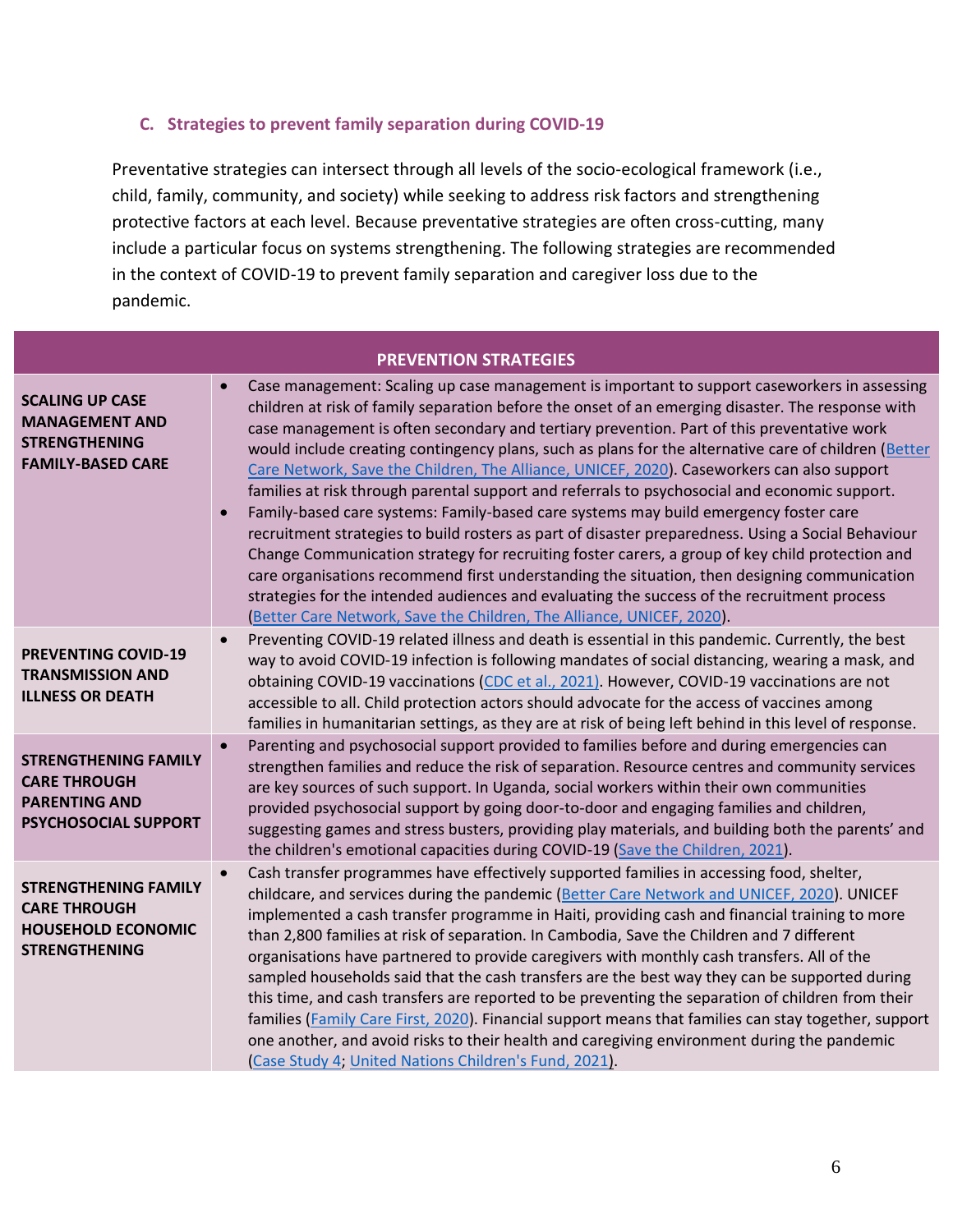<span id="page-6-0"></span>

| <b>PREVENTING</b><br><b>INSTITUTIONAL CARE</b> | Caring systems prioritise family-based care systems over institutional care. Residential care<br>deprives children of the ongoing social and emotional connections and support that they need. To<br>prevent institutional placements, governments must develop systems to strengthen vulnerable<br>families, provide services and economic support to help families cope more effectively, and avoid<br>violent discipline and domestic violence. For children who lose their primary caregiver,<br>governments need to provide case management support to arrange appropriate alternative<br>family placements (Better Care Network and UNICEF, 2020). |
|------------------------------------------------|----------------------------------------------------------------------------------------------------------------------------------------------------------------------------------------------------------------------------------------------------------------------------------------------------------------------------------------------------------------------------------------------------------------------------------------------------------------------------------------------------------------------------------------------------------------------------------------------------------------------------------------------------------|
|------------------------------------------------|----------------------------------------------------------------------------------------------------------------------------------------------------------------------------------------------------------------------------------------------------------------------------------------------------------------------------------------------------------------------------------------------------------------------------------------------------------------------------------------------------------------------------------------------------------------------------------------------------------------------------------------------------------|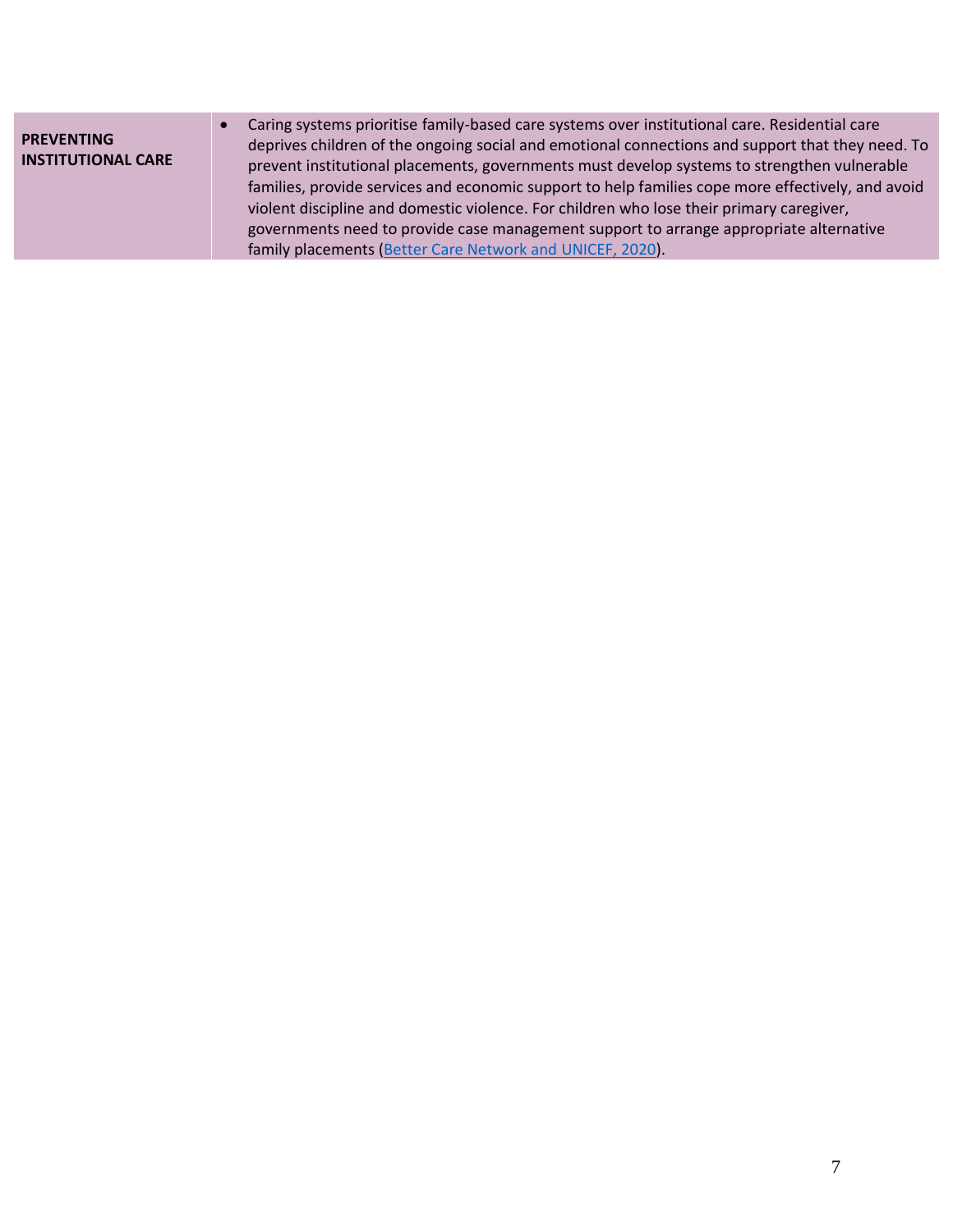| <b>CASE STUDIES</b> |                                                                                                           |                                                                                                |                                                                                                                                                                                                                                                                                                                                                                                                                                                                                           |                                                                                                                                                                                                                                                                                                                                                                                                                                                                                                 |
|---------------------|-----------------------------------------------------------------------------------------------------------|------------------------------------------------------------------------------------------------|-------------------------------------------------------------------------------------------------------------------------------------------------------------------------------------------------------------------------------------------------------------------------------------------------------------------------------------------------------------------------------------------------------------------------------------------------------------------------------------------|-------------------------------------------------------------------------------------------------------------------------------------------------------------------------------------------------------------------------------------------------------------------------------------------------------------------------------------------------------------------------------------------------------------------------------------------------------------------------------------------------|
| <b>Title</b>        |                                                                                                           | Country; lead<br>organisation;<br>target population                                            | <b>Description</b>                                                                                                                                                                                                                                                                                                                                                                                                                                                                        | Key outcomes & lessons learned                                                                                                                                                                                                                                                                                                                                                                                                                                                                  |
| 1.                  | Promotion of case<br>management and<br>continuation of<br>child protection<br>services during<br>COVID-19 | Cambodia;<br><b>UNICEF</b><br>Cambodia;<br>children and<br>families                            | In partnership with Save the<br>Children, UNICEF Cambodia provided<br>technical support to the government<br>of Cambodia to develop guidance for<br>the protection of vulnerable<br>children, with an emphasis on<br>training in case management and<br>referrals for alternative care<br>placement of unaccompanied and<br>separated children.                                                                                                                                           | Guidance must be adapted to arising<br>context changes.<br>Ensure the use of appropriate tools<br>$\bullet$<br>when delivering training to the social<br>service workforce.<br>A clear, dedicated response is needed to<br>$\bullet$<br>meet increased child protection risks<br>arising during an emergency.<br>Opportunities must be seized to<br>$\bullet$<br>advocate for increased numbers and<br>social workers' capacity to support<br>children in times of crisis.                      |
| 2.                  | <b>Child Rescue</b><br>Centre and<br><b>Helping Children</b><br>Worldwide                                 | Sierra Leone; The<br><b>Child Rescue</b><br>Centre (CRC);<br>children in<br>institutional care | Established in 2000, the Child Rescue<br>Centre (CRC) in Sierra Leone began<br>transitioning from residential to<br>family-based care. It took a total of 2<br>years to return children to their<br>families and close the institution<br>safely. This case study highlights the<br>process of safely transitioning<br>children into family-based care,<br>including awareness-raising and<br>engagement, planning, family<br>tracing, and reintegration, being<br>careful at every step. | Steps to safely deinstitutionalise first<br>$\bullet$<br>included engaging with the staff, then<br>gaining necessary buy-in from religious<br>leaders, engaging children and families<br>through family tracing and reintegration.<br>This process of transition took over 2<br>$\bullet$<br>years through careful planning.<br>The approach harnessed radical honesty<br>$\bullet$<br>and radical collaboration at all levels.                                                                 |
| 3.                  | <b>Ending Violence</b><br><b>Against Children</b><br>and COVID-19                                         | Uganda, India,<br>Philippines;<br>Joining Forces;<br>children                                  | Joining Forces, a global alliance of 6<br>organisations across 70 countries,<br>works to prevent and respond to<br>violence during the COVID-19<br>pandemic. An important initiative is<br>to maintain Child Abuse Helplines for<br>children to report violence. With<br>services shutting down during the<br>pandemic, Joining Forces advocated<br>for the continuation of the helplines.                                                                                                | Domestic violence calls to hotlines have<br>$\bullet$<br>increased.<br>India has shown a 30% increase in calls<br>to child helplines.<br>At the start of the pandemic, hotlines<br>$\bullet$<br>were suspended in countries like<br>Uganda. Advocates have made it<br>possible for helplines to be considered<br>an essential service.                                                                                                                                                          |
| 4.                  | <b>Country Office</b><br><b>Annual Report</b><br>2020 - Haiti                                             | Haiti; UNICEF;<br>families                                                                     | The UNICEF Country Office Annual<br>Report for Haiti provides an update<br>on the situation of children in Haiti<br>during the pandemic. It reports that<br>the secondary impacts of COVID-19<br>could derail many areas of socio-<br>economic progress, one of the<br>impacts being family separation.<br>UNICEF supported the Haitian<br>government in preventing family<br>separation and promoting family<br>reunification, family-based care, and                                    | A learned lesson was recognising that<br>$\bullet$<br>the country is especially vulnerable to<br>socio-political instability and natural<br>disasters, which increases the risk of<br>separation within vulnerable<br>communities. UNICEF, together with the<br>government, focused on strengthening<br>emergency preparedness and risk<br>management.<br>UNICEF also recognised that evaluating<br>$\bullet$<br>their cash transfer initiatives was<br>important to understand their impact on |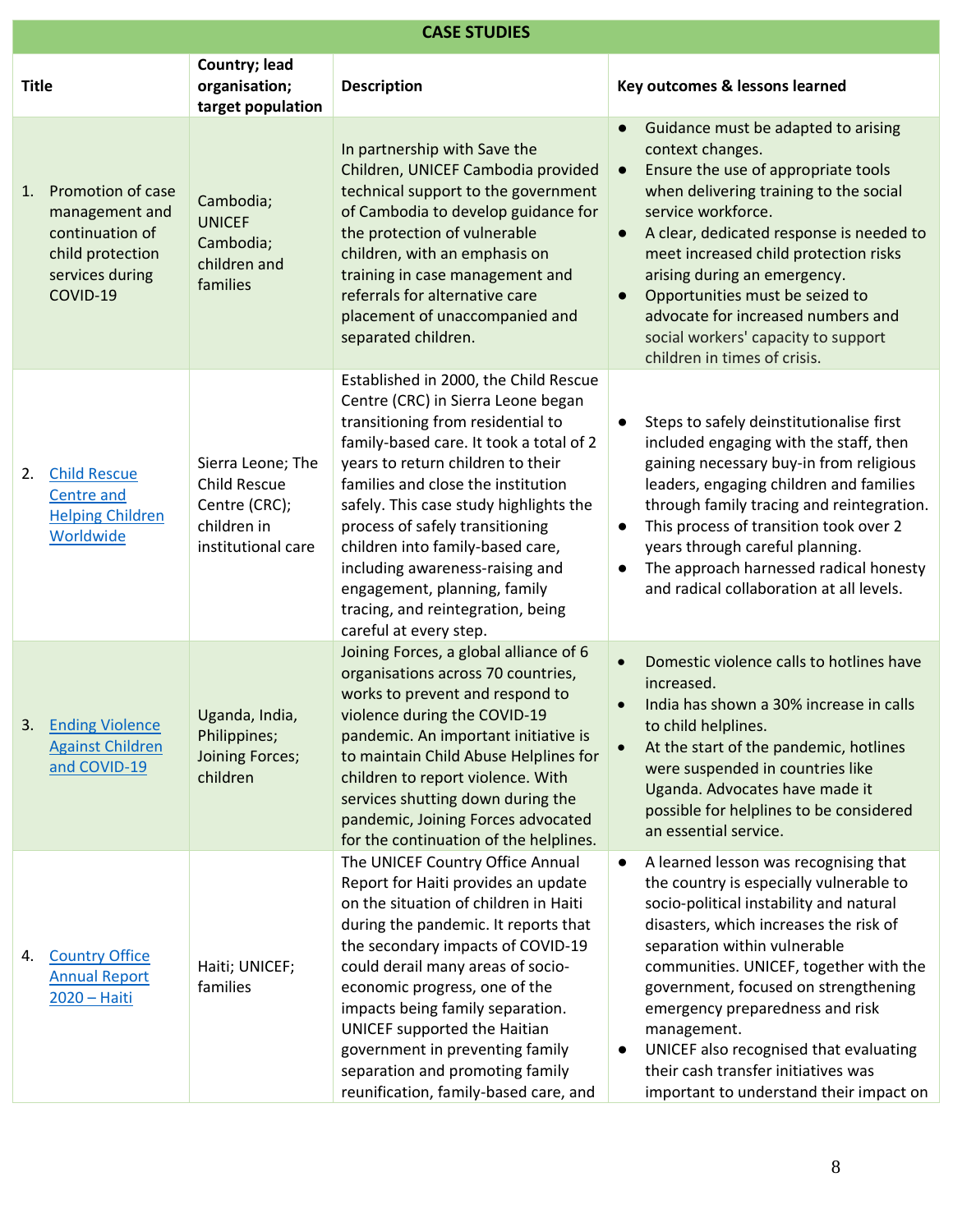|    |                                                                                                                                                                          |                                                                    | national foster care. Within one of<br>their initiatives, 2,800 families in<br>Haiti received cash transfers and<br>financial training to improve access<br>to essential services and prevent<br>family separation.                                                                                                                                                                                                                                                                                                          |           | strengthening emergency preparedness<br>and preventing family separation.                                                                                                                                                                                                                                                                                                                                                                                                                    |
|----|--------------------------------------------------------------------------------------------------------------------------------------------------------------------------|--------------------------------------------------------------------|------------------------------------------------------------------------------------------------------------------------------------------------------------------------------------------------------------------------------------------------------------------------------------------------------------------------------------------------------------------------------------------------------------------------------------------------------------------------------------------------------------------------------|-----------|----------------------------------------------------------------------------------------------------------------------------------------------------------------------------------------------------------------------------------------------------------------------------------------------------------------------------------------------------------------------------------------------------------------------------------------------------------------------------------------------|
| 5. | Parenting during<br>COVID, the tale of<br>foster parents                                                                                                                 | Ethiopia; Bethany<br><b>Christian Services;</b><br>foster families | Bethany Christian Services aimed to<br>strengthen foster care of refugee<br>children by implementing a remote<br>parenting skills and parenting stress<br>management intervention that<br>supports and reduces stress among<br>both foster parents and children.                                                                                                                                                                                                                                                             | $\bullet$ | Children maintained their home<br>arrangements.<br>98% of the foster parents were satisfied<br>with the support.<br>2% of the foster parents were referred<br>to other services.                                                                                                                                                                                                                                                                                                             |
| 6. | <b>Preventing Child</b><br>Recruitment<br>through Parenting:<br>A Socio-cognitive<br>Approach                                                                            | DRC, CAR, and<br>Nigeria; IRC;<br>parents                          | IRC used a social cognitive theory to<br>develop an intervention to work<br>with caregivers to be aware of the<br>risk factors to children joining armed<br>groups, to understand their child's<br>needs and value their children's<br>perspectives, and to learn positive<br>parenting to reduce recruitment.                                                                                                                                                                                                               | $\bullet$ | Conducting research and programmes<br>during the COVID-19 pandemic in<br>acute conflict settings with active<br>recruitment presented<br>multiple challenges to implementation.                                                                                                                                                                                                                                                                                                              |
| 7. | Holistic and<br><b>Targeted Family</b><br>Strengthening<br>Interventions to<br><b>Prevent Child</b><br><b>Abuse: Results</b><br>from Tushinde<br><b>Children's Trust</b> | Kenya; Tushinde<br>Children's Trust;<br>families                   | The Tushinde Family Support<br>Programme provides targeted<br>interventions, including school<br>enrollment, cash transfers,<br>vocational and business training,<br>enrollment in national health<br>insurance scheme, and psychosocial<br>support. The programme enrols<br>vulnerable families from informal<br>settlements and then supports them<br>until they feel independent. It aims<br>to prevent child protection risks due<br>to poverty. It supports a total of 140<br>families with 553 children<br>altogether. | $\bullet$ | Among over 120 caregivers, average<br>scores on 10 domains of parenting<br>improved by over 3 points from first to<br>last assessment. The domains with the<br>greatest increased average<br>scores were education and learning,<br>physical health, social networks, and<br>keeping children safe.<br><b>COVID restrictions presented</b><br>significant challenges for our<br>beneficiaries, resulting in fewer<br>opportunities for casual labour and<br>disruptions to micro-businesses. |
| 8. | P+, an innovative<br>parenting<br>programme in<br>Tunisia                                                                                                                | Bangladesh;<br>Magenta; parents                                    | This programme aims to tackle<br>behaviours during early childhood,<br>understanding the impact that the<br>trauma and harm of negative<br>parenting behaviour can have on the<br>growth and development of<br>children. This is achieved by<br>promoting positive parenting<br>behaviours and practices to parents<br>that promote the cognitive, physical,                                                                                                                                                                 |           | The programme implementation<br>has experienced significant delays due to<br>the COVID-19 crisis and little impact data<br>is currently available.                                                                                                                                                                                                                                                                                                                                           |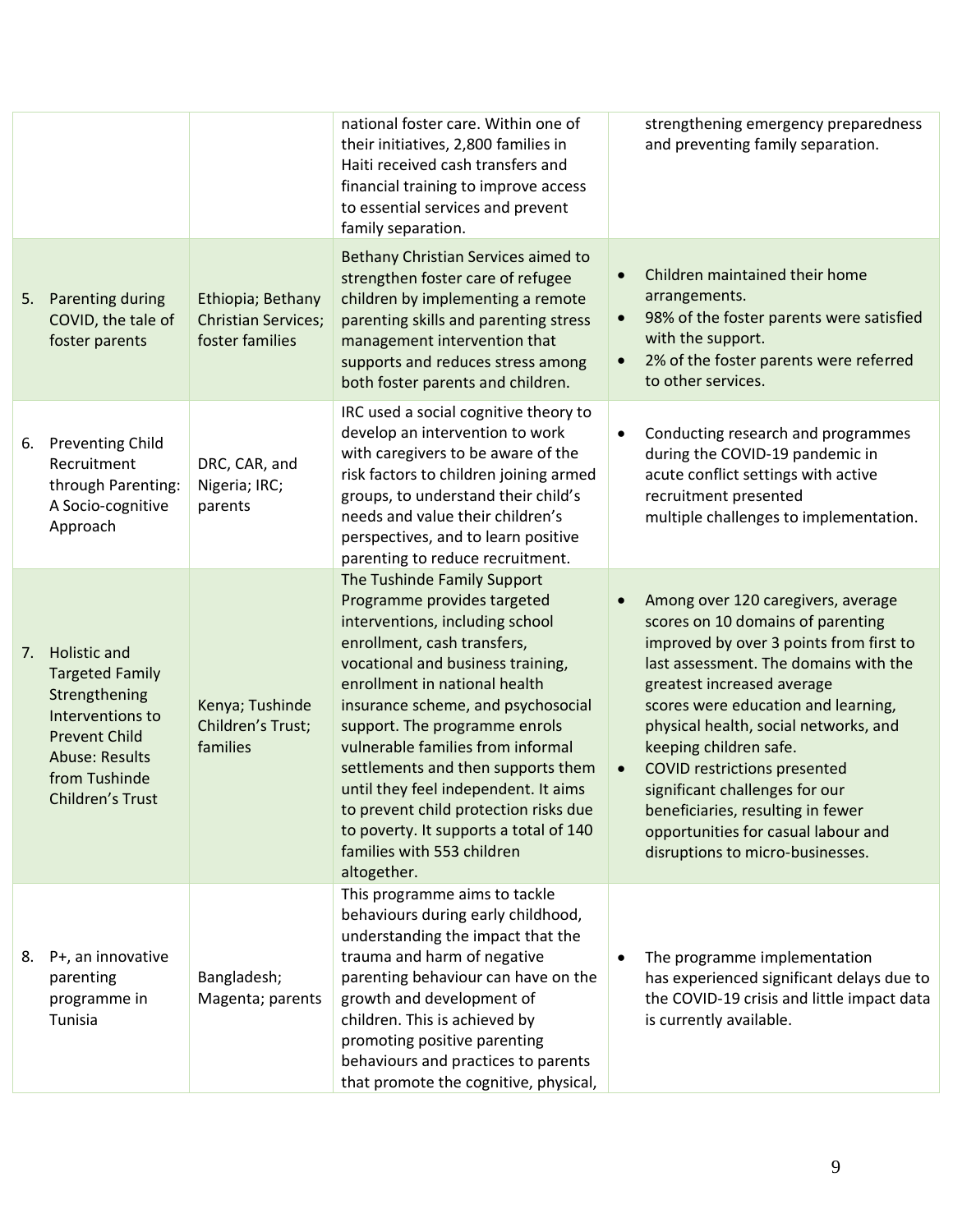|                                                                                    |                                             | emotional, and social development<br>of their children.                                                                                                                                                                                                                                                                                                                                                                                                                                                                                                                                                                                                                                                                     |                                                                                                                                                                                                                                                                                                                                                                                                                                                                                                                                                                                                                                                                                                                                                                                                                                                                                                                                                                                                             |
|------------------------------------------------------------------------------------|---------------------------------------------|-----------------------------------------------------------------------------------------------------------------------------------------------------------------------------------------------------------------------------------------------------------------------------------------------------------------------------------------------------------------------------------------------------------------------------------------------------------------------------------------------------------------------------------------------------------------------------------------------------------------------------------------------------------------------------------------------------------------------------|-------------------------------------------------------------------------------------------------------------------------------------------------------------------------------------------------------------------------------------------------------------------------------------------------------------------------------------------------------------------------------------------------------------------------------------------------------------------------------------------------------------------------------------------------------------------------------------------------------------------------------------------------------------------------------------------------------------------------------------------------------------------------------------------------------------------------------------------------------------------------------------------------------------------------------------------------------------------------------------------------------------|
| 9.<br>Cash Assistance<br>for Child<br>Protection<br>Outcomes in<br>Cambodia        | Cambodia; Save<br>the Children;<br>families | All the households involved in the<br>cash and livelihoods programme<br>were existing partner-supported<br>children as well as families at risk of<br>separation and receiving case<br>management and other<br>support/services. A Household<br>Economic Survey was undertaken<br>broadly with partner-supported<br>households to identify households<br>that met a 'vulnerability' scoring<br>threshold, which included economic<br>vulnerability, food insecurity, and<br>child protection risks. As a result,<br>702 partner-supported households<br>have been receiving monthly cash<br>transfers to address secondary<br>impact risks of COVID-19 and<br>support families already at increased<br>risk for separation. | There was a reduction in the percentage<br>$\bullet$<br>of households reporting child separation<br>from the caregiver because of lack of<br>money - from 14% to 7%.<br>There was a reduction in the reporting<br>of household stress and tension and/or<br>worry and anxiety - from 36% to 21%.<br>All households have reported positive<br>effects of cash transfers, including there<br>being more food to eat,<br>maintaining/registering children in<br>schools, health services, and children not<br>having to go to work.<br>All the households interviewed have<br>reported cash as being the most<br>effective method of helping them and<br>their families meet their basic needs.<br>Similarly, all households have also<br>reported that receiving cash assistance<br>has helped address child<br>protection concerns.<br>In situations of acute vulnerability, the<br>$\bullet$<br>primary use of cash is for procuring food<br>and helps improve the most severe<br>forms of food insecurity. |
| 10. Caregiver<br>Psychosocial<br>Programming and<br>Preventing Harm<br>to Children | Uganda; TPO;<br>caregivers                  | The programme engages caregivers<br>to improve their own mental health,<br>caregiving knowledge, and skills to<br>support children. The programme<br>activities, including individual<br>problem solving and community<br>action planning for child protection,<br>are provided to caregivers in order<br>to improve the children's<br>environments through bolstered<br>caregiving attitudes and behaviours.                                                                                                                                                                                                                                                                                                               | Many of the challenges to the<br>$\bullet$<br>programme's implementation were<br>related to COVID-19, which led to delays<br>in supply procurement and<br>data collection, in addition to reduced<br>availability of intervention groups.<br>Living in a refugee camp can further<br>strain caregiver well-being<br>and behaviours, which can create<br>barriers to healthy child development.<br>However, social support<br>for caregivers can bolster support<br>for children in their care.                                                                                                                                                                                                                                                                                                                                                                                                                                                                                                              |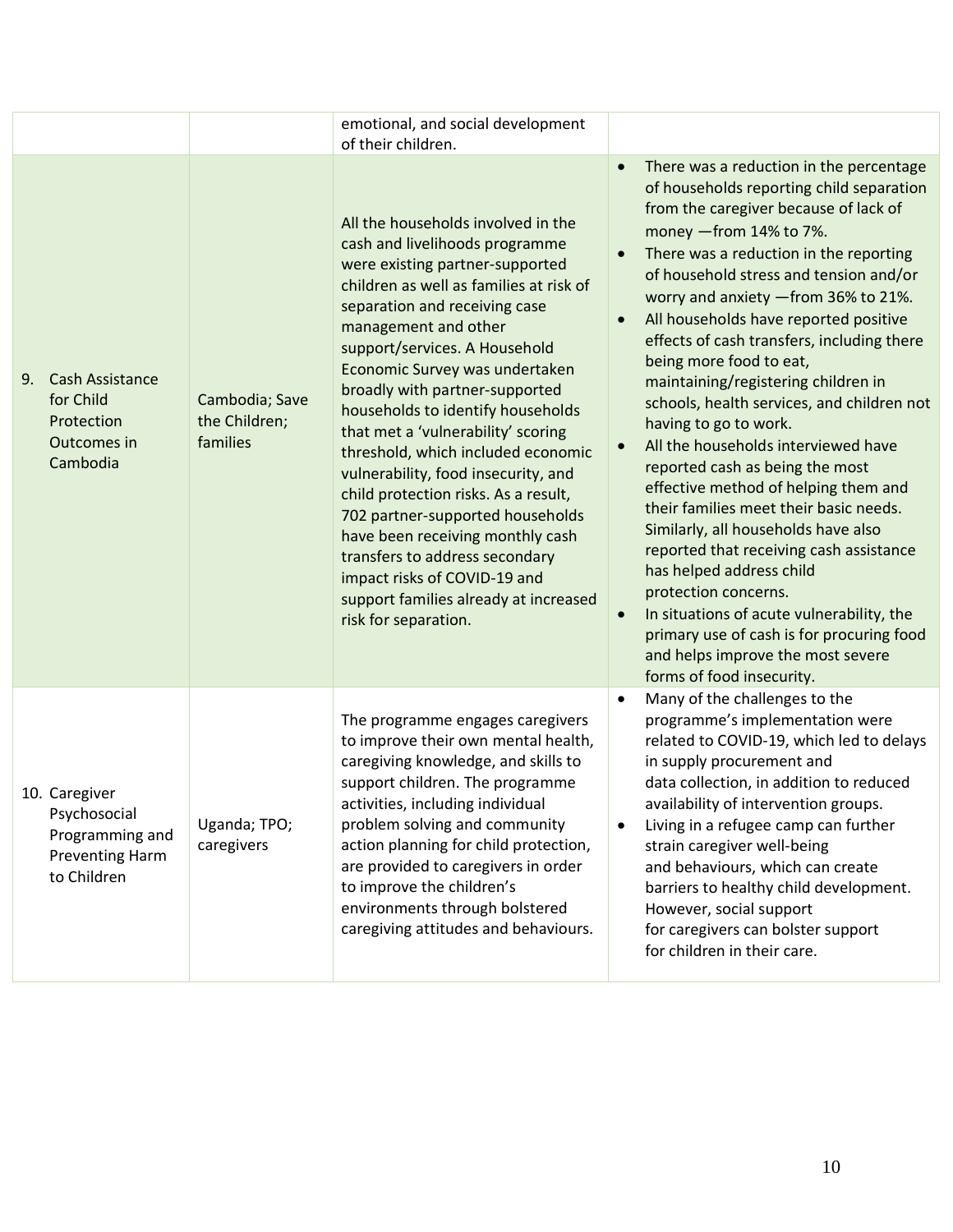### **D. Evidence and Guidance gaps**

While multiple guidelines exist regarding the protection of children from family separation, there is a lack of evidence on implementing these guidelines. This brief highlights some of the procedures and evidence currently available. However, more evidence is needed to a) fully understand the impact of the COVID-19 pandemic on family separation and caregiver loss, and b) assess the efficacy (short- and long-term) of the suggested interventions. Other gaps identified from this analysis include:

- **Lack of information on what is occurring for children in humanitarian and emergency settings during COVID-19**: The evidence on the unique set of risks and protective factors regarding the caregiving environment for children in humanitarian settings affected by COVID-19 is scarce. At the same time, particularly in countries with low levels of vaccination, COVID-19 is creating new situations that may well constitute humanitarian emergencies, driven by and/or exacerbating conflict and displacement.
- **The lack of engagement with children in understanding their perspectives, ideas, and the range of issues they are facing:** To effectively prevent unnecessary family separation during emergencies like COVID-19 and support them most appropriately when experiencing caregiver loss, it is essential to engage children to determine their concerns and most urgent priorities before making decisions about their care. For example, keeping siblings together or remaining physically close to a hospitalised parent or caregiver may be a higher priority than the normal placement option a child protection system may have to offer.
- **Lack of disability-specific analyses of alternative care placement for children with disabilities:** Although children with disabilities are vulnerable to placement into residential care and receiving inadequate support, there is a lack of sufficient analyses exploring their intersectional vulnerabilities, considering factors such as age, gender, and race.
- **Lack of gender analysis of family separation and caregiver loss during COVID-19:** For example, the Family Care First programme in Cambodia conducted a gender analysis prior to COVID-19 that explored gendered decision-making influencing the placement of children in alternative care, caregivers' attitudes during placements, social norms impacting placements, and differing risks for boys and girls in different types of placements [\(Save the Children, 2021\)](https://resourcecentre.savethechildren.net/node/19171/pdf/Gender%20Intersectionality%20and%20Family%20Separation%20Alternative%20Care%20and%20%20the%20Reintegration%20of%20Children%20FINAL_0.pdf). They found that boys are more likely to be in alternative care than girls, especially boys with disabilities, and that female caregivers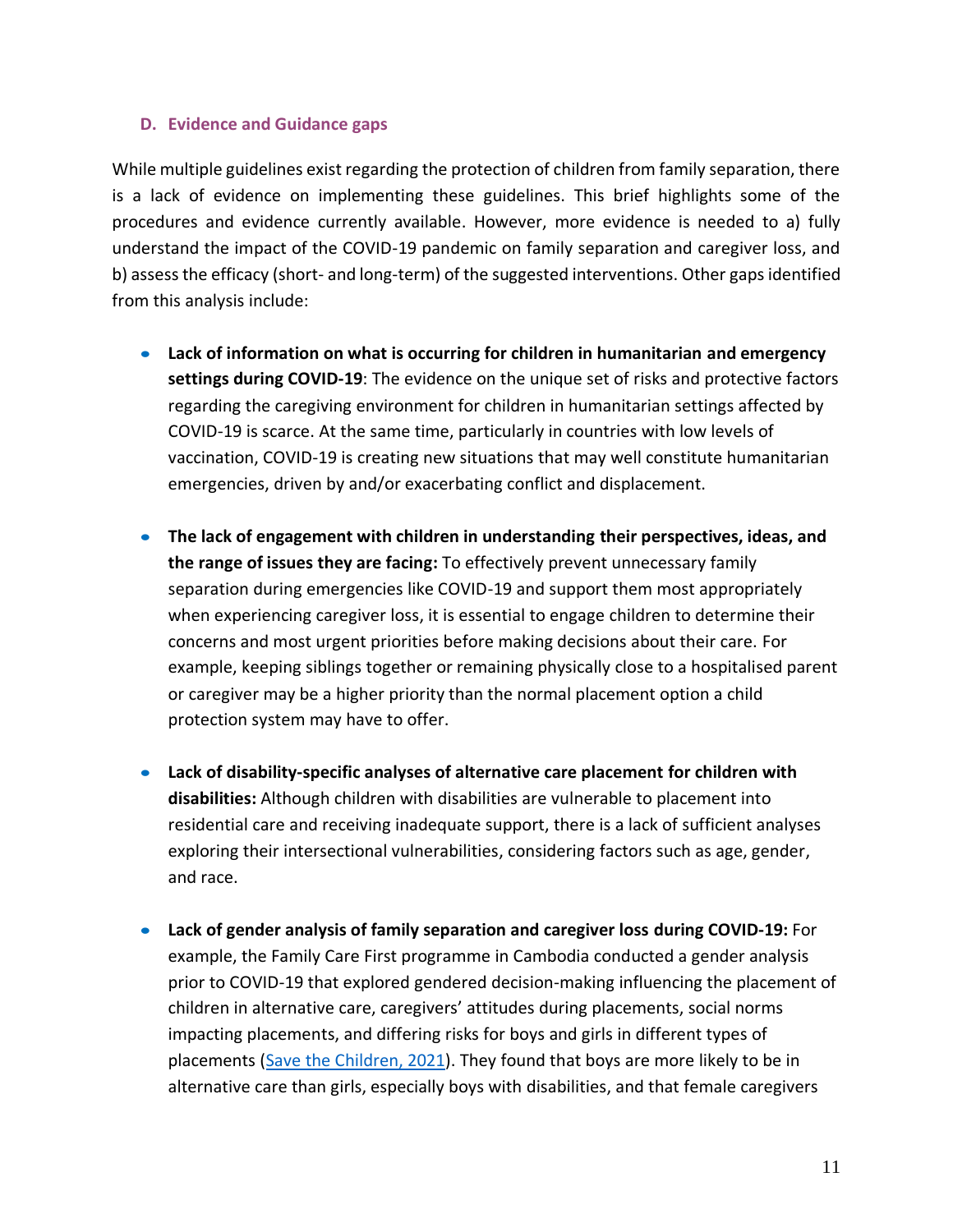are the decision makers on the placement of the child in alternative care. A COVID-19 specific impact analysis on gendered decisions in the placement of a child in care in various contexts around the world could provide further information to influence the protection of all children.

#### **About this Evidence Brief**

This evidence brief was written by Bethel Lulie (COVID-19 Team, The Alliance). In the production of the brief, technical inputs were provided by Tim Williams, Laura Lee, and Hani Mansourian from The Alliance, John Williamson (Institutional contractor for USAID employed by Zemitek), and Caitlyn McElroy (Contractor for USAID/Cambodia). The brief also benefited from discussions with Philip Goldman (Maestral International), Florence Martin (Better Care Network) and Aniruddha Kulkarni (UNICEF). Comments may be sent to *covid-19@alliancecpha.org.*

Suggested citation: The Alliance for Child Protection in Humanitarian Action, COVID-19 Synthesis #7: Strengthening Caregiving Environments: Prioritising Family-based Care in Humanitarian Settings During COVID-19, December 2021.

© The Alliance for Child Protection in Humanitarian Action, 2021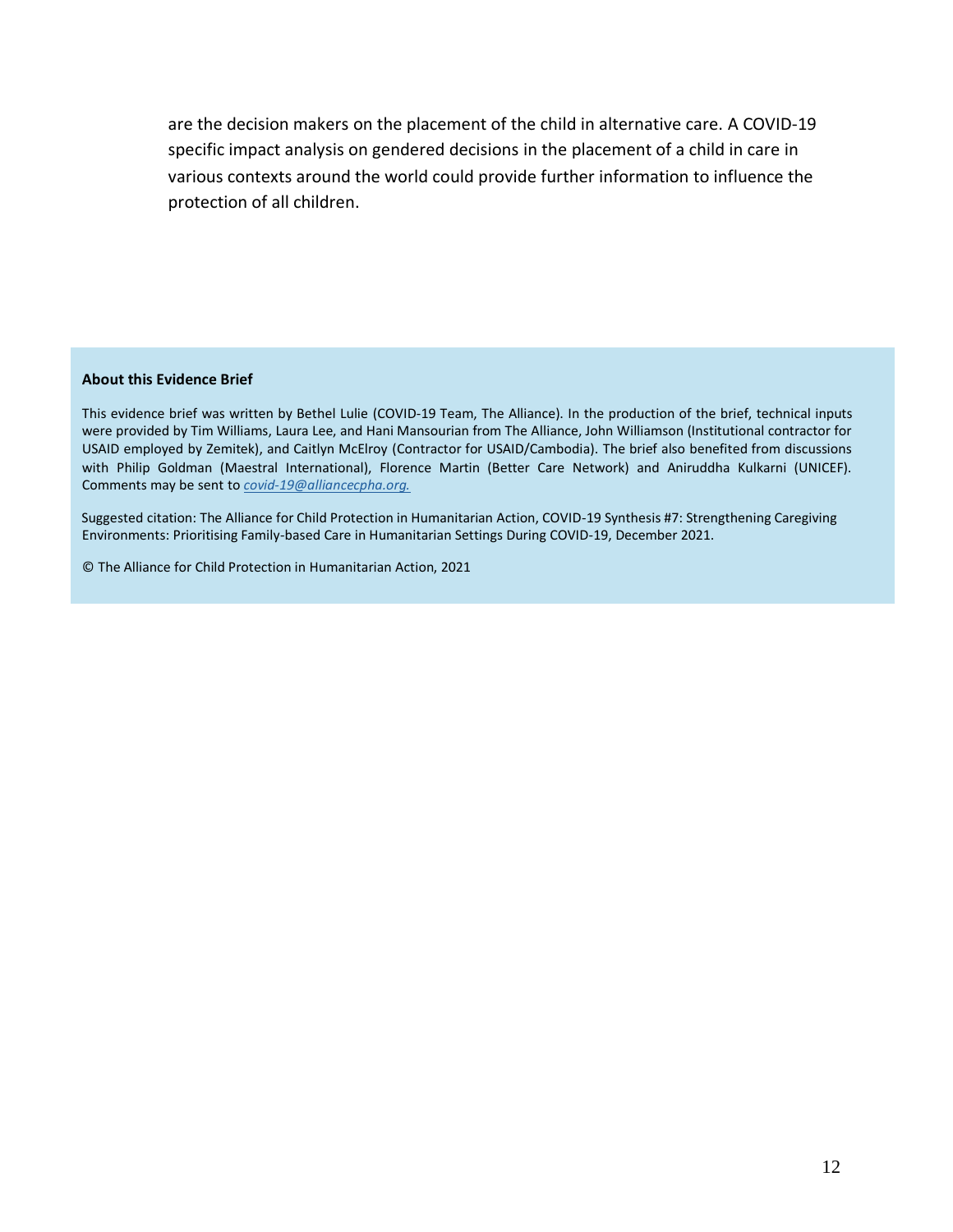# **References**

- Better Care Network, Save the Children, The Alliance for Child Protection in Humanitarian Action, & UNICEF. (2020). *Guidance for Alternative Care Provision During COVID-19*. <https://bettercarenetwork.org/sites/default/files/2020-09/GuidanceforAlternativeCareCOVID19final.pdf>
- Better Care Network and UNICEF. (2020, December). *It's time for care*[. https://aa9276f9-f487-45a2-a3e7-](https://aa9276f9-f487-45a2-a3e7-8f4a61a0745d.usrfiles.com/ugd/aa9276_c10d66d4919448ccb0fe434bc9ec8332.pdf) [8f4a61a0745d.usrfiles.com/ugd/aa9276\\_c10d66d4919448ccb0fe434bc9ec8332.pdf](https://aa9276f9-f487-45a2-a3e7-8f4a61a0745d.usrfiles.com/ugd/aa9276_c10d66d4919448ccb0fe434bc9ec8332.pdf)
- CDC, Imperial College London, Oxford University/University of Cape Town, University College London, Maestral International, World Bank, USAID, Harvard University, World Without Orphans, and Imperial College London. (2021). *Children: The Hidden Pandemic 2021*.
- Center on the Developing Child. (2015). *InBrief: The Science of Resilience*. Centre on the Developing Child at Harvard University[. https://developingchild.harvard.edu/resources/inbrief-the-science-of-resilience/](https://developingchild.harvard.edu/resources/inbrief-the-science-of-resilience/)
- ChildFund, Plan International, Save the Children, SOS Children's Villages International, Terre des Hommes International Federation, and World Vision. (2020). *Ending violence against children and COVID-19 publication*.

[https://reliefweb.int/sites/reliefweb.int/files/resources/Ending%20violence%20against%20children%20](https://reliefweb.int/sites/reliefweb.int/files/resources/Ending%20violence%20against%20children%20and%20COVID-19%20publication.pdf) [and%20COVID-19%20publication.pdf](https://reliefweb.int/sites/reliefweb.int/files/resources/Ending%20violence%20against%20children%20and%20COVID-19%20publication.pdf)

- Daily Star. (2020, March 31). *Covid-19 Outbreak: Little souls left exposed*. The Daily Star. <https://www.thedailystar.net/frontpage/news/covid-19-outbreak-little-souls-left-exposed-1888006>
- Family Care First. (2020). *Supporting Children during Covid 19 through Cash Transfer*. Retrieved October 11, 2021, from Family Care First website: [https://www.fcf-react.org/story/supporting-children-during-covid-](https://www.fcf-react.org/story/supporting-children-during-covid-19-through-cash-transfer/)[19-through-cash-transfer/](https://www.fcf-react.org/story/supporting-children-during-covid-19-through-cash-transfer/)
- Family for Every Child. (2019). *The paradox of kinship care.* <https://bettercarenetwork.org/sites/default/files/2020-02/Kinship-Care-Global-Review-Final.pdf>
- Family for Every Child. (2020). *Prioritising support to kinship care in responses to COVID-19*. [https://www.familyforeverychild.org/Handlers/Download.ashx?IDMF=5d7e2561-2f15-42e9-8ae2-](https://www.familyforeverychild.org/Handlers/Download.ashx?IDMF=5d7e2561-2f15-42e9-8ae2-60e8146b9f03) [60e8146b9f03](https://www.familyforeverychild.org/Handlers/Download.ashx?IDMF=5d7e2561-2f15-42e9-8ae2-60e8146b9f03)
- Goldman, P. S., van Ijzendoorn, M. H., Sonuga-Barke, E. J. S., Bakermans-Kranenburg, M. J., Bradford, B., Christopoulos, A., Cuthbert, C., Duchinsky, R., Fox, N. A., Grigoras, S., Gunnar, M. R., Ibrahim, R. W., Johnson, D., Kusumaningrum, S., Ken, P. L. A., Mwangangi, F. M., Nelson, C. A., … Sonuga-Barke, E. J. S. (2020). *The implications of COVID-19 for the care of children living in residential institutions.* The Lancet Child & Adolescent Health, 4(6), e12. [https://doi.org/10.1016/S2352-4642\(20\)30130-9](https://doi.org/10.1016/S2352-4642(20)30130-9)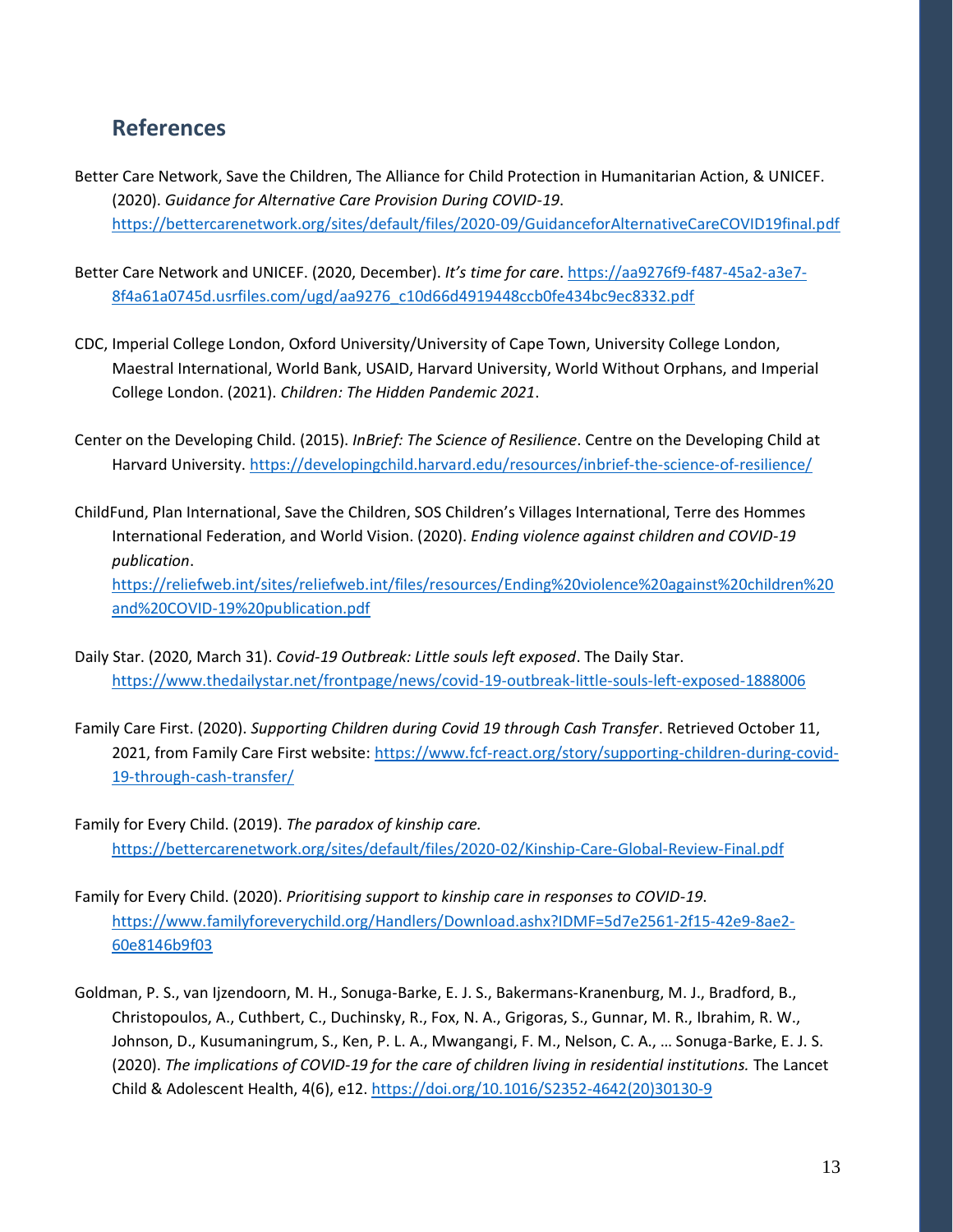- Hillis, S. D., Unwin, H. J. T., Chen, Y., Cluver, L., Sherr, L., Goldman, P. S., Ratmann, O., Donnelly, C. A., Bhatt, S., Villaveces, A., Butchart, A., Bachman, G., Rawlings, L., Green, P., Nelson, C. A., and Flaxman, S. (2021a). *Global minimum estimates of children affected by COVID-19-associated orphanhood and deaths of caregivers: A modelling study.* The Lancet, 398(10298), 391–402[. https://doi.org/10.1016/S0140-](https://doi.org/10.1016/S0140-6736(21)01253-8) [6736\(21\)01253-8](https://doi.org/10.1016/S0140-6736(21)01253-8)
- Hillis, S. D., Blenkinsop, A., Villaveces, A., Annor, F. B., Liburd, L., Massetti, G. M., … Unwin, H. J. T. (2021b). *COVID-19-Associated Orphanhood and Caregiver Death in the United States.* Pediatrics, e2021053760. <https://doi.org/10.1542/peds.2021-053760>
- Iraq Child Protection Sub-Cluster. (2020, April 13). *Iraq: UAC/Alternative Care Guidance for the COVID-19 Situation* [Text]. [https://www.alliancecpha.org/en/child-protection-online-library/iraq-uacalternative](https://www.alliancecpha.org/en/child-protection-online-library/iraq-uacalternative-care-guidance-covid-19-situation)[care-guidance-covid-19-situation](https://www.alliancecpha.org/en/child-protection-online-library/iraq-uacalternative-care-guidance-covid-19-situation)
- Save the Children. (2020). *Interagency Working Group on Unaccompanied and Separated Children (2013) Alternative Care in Emergencies Toolkit*. Resource Centre. [https://resourcecentre.savethechildren.net/node/7672/pdf/ace\\_toolkit\\_0.pdf](https://resourcecentre.savethechildren.net/node/7672/pdf/ace_toolkit_0.pdf)

Save the Children. (2021). *Adapt. Imagine. Innovate. Child Protection during COVID-19: A catalogue of innovations and adaptations*. Resource Centre. [https://resourcecentre.savethechildren.net/node/18855/pdf/covid\\_19\\_cp\\_catalogue\\_of\\_innovations\\_fi](https://resourcecentre.savethechildren.net/node/18855/pdf/covid_19_cp_catalogue_of_innovations_final_.pdf) [nal\\_.pdf](https://resourcecentre.savethechildren.net/node/18855/pdf/covid_19_cp_catalogue_of_innovations_final_.pdf)

- Save the Children. (2021). *Gender Intersectionality and Family Separation, Alternative Care and the Reintegration of Children.* Resource Centre. [https://resourcecentre.savethechildren.net/node/19171/pdf/Gender%20Intersectionality%20and%20Fa](https://resourcecentre.savethechildren.net/node/19171/pdf/Gender%20Intersectionality%20and%20Family%20Separation%20Alternative%20Care%20and%20%20the%20Reintegration%20of%20Children%20FINAL_0.pdf) [mily%20Separation%20Alternative%20Care%20and%20%20the%20Reintegration%20of%20Children%20](https://resourcecentre.savethechildren.net/node/19171/pdf/Gender%20Intersectionality%20and%20Family%20Separation%20Alternative%20Care%20and%20%20the%20Reintegration%20of%20Children%20FINAL_0.pdf) [FINAL\\_0.pdf](https://resourcecentre.savethechildren.net/node/19171/pdf/Gender%20Intersectionality%20and%20Family%20Separation%20Alternative%20Care%20and%20%20the%20Reintegration%20of%20Children%20FINAL_0.pdf)
- *Snapshot*. (n.d.). Retrieved September 23, 2021, from [https://resourcecentre.savethechildren.net/node/18855/pdf/covid\\_19\\_cp\\_catalogue\\_of\\_innovations\\_fi](https://resourcecentre.savethechildren.net/node/18855/pdf/covid_19_cp_catalogue_of_innovations_final_.pdf) [nal\\_.pdf](https://resourcecentre.savethechildren.net/node/18855/pdf/covid_19_cp_catalogue_of_innovations_final_.pdf)
- Study for the Study of Social Policy. (2020). *A Critical Resource at Risk: Supporting Kinship Care During the COVID-19 Pandemic and Beyond*. [https://bettercarenetwork.org/sites/default/files/2020-05/Policy-](https://bettercarenetwork.org/sites/default/files/2020-05/Policy-Kinship-Care-CSSP.pdf)[Kinship-Care-CSSP.pdf](https://bettercarenetwork.org/sites/default/files/2020-05/Policy-Kinship-Care-CSSP.pdf)
- The Alliance for Child Protection in Humanitarian Action. (2020, April 9). *Protection of Children during the COVID-19 Pandemic: Children and Alternative Care* [Text][. https://alliancecpha.org/en/child-protection](https://alliancecpha.org/en/child-protection-online-library/protection-children-during-covid-19-pandemic-children-and)[online-library/protection-children-during-covid-19-pandemic-children-and](https://alliancecpha.org/en/child-protection-online-library/protection-children-during-covid-19-pandemic-children-and)